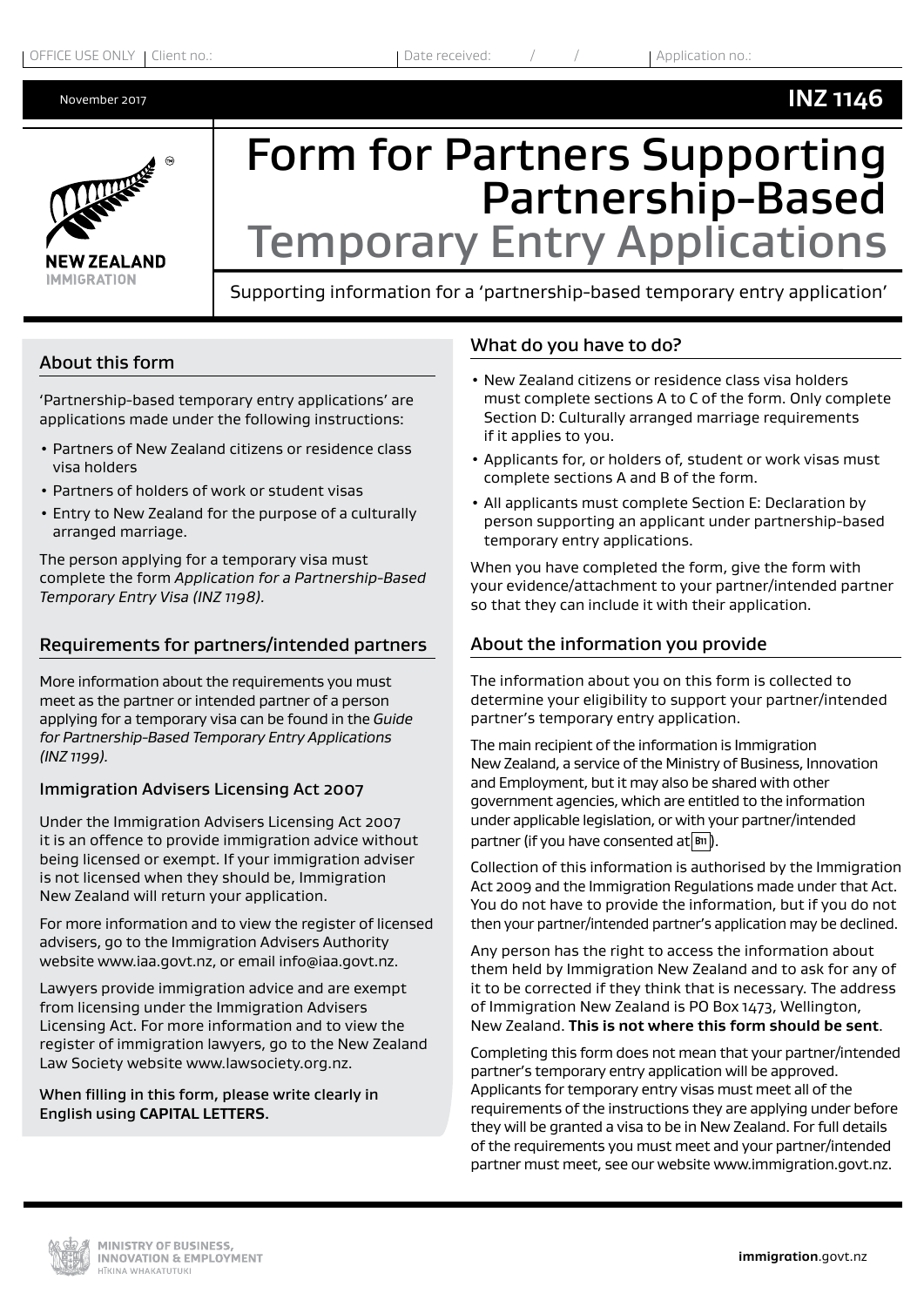|            | Section A Principal applicant's details                                                                                                                                                                                                                                                                                                                                                                                                                                                                                                                                                                                                                                                                                                          |                                             |  |  |  |  |  |  |
|------------|--------------------------------------------------------------------------------------------------------------------------------------------------------------------------------------------------------------------------------------------------------------------------------------------------------------------------------------------------------------------------------------------------------------------------------------------------------------------------------------------------------------------------------------------------------------------------------------------------------------------------------------------------------------------------------------------------------------------------------------------------|---------------------------------------------|--|--|--|--|--|--|
|            | 'Principal applicant' means the partner/intended partner whose temporary entry application you are supporting.                                                                                                                                                                                                                                                                                                                                                                                                                                                                                                                                                                                                                                   |                                             |  |  |  |  |  |  |
| A1         | Principal applicant's name as shown in passport<br>Family/last name<br>Given/first name(s)                                                                                                                                                                                                                                                                                                                                                                                                                                                                                                                                                                                                                                                       |                                             |  |  |  |  |  |  |
| A2         | Gender   Male   Female                                                                                                                                                                                                                                                                                                                                                                                                                                                                                                                                                                                                                                                                                                                           |                                             |  |  |  |  |  |  |
|            | Section B Your details                                                                                                                                                                                                                                                                                                                                                                                                                                                                                                                                                                                                                                                                                                                           |                                             |  |  |  |  |  |  |
|            | These are the details of the person who is supporting the applicant's temporary entry application.                                                                                                                                                                                                                                                                                                                                                                                                                                                                                                                                                                                                                                               |                                             |  |  |  |  |  |  |
| <b>B</b> 1 | Name as shown in passport<br>Family/last name<br>Given/first name(s)                                                                                                                                                                                                                                                                                                                                                                                                                                                                                                                                                                                                                                                                             |                                             |  |  |  |  |  |  |
| <b>B2</b>  | Other names you are known by or have ever been known by                                                                                                                                                                                                                                                                                                                                                                                                                                                                                                                                                                                                                                                                                          |                                             |  |  |  |  |  |  |
| <b>B3</b>  | Gender Male Female                                                                                                                                                                                                                                                                                                                                                                                                                                                                                                                                                                                                                                                                                                                               | <b>B4</b> Date of birth <b>DPP MMPY YEY</b> |  |  |  |  |  |  |
| <b>B5</b>  | Town/city of birth                                                                                                                                                                                                                                                                                                                                                                                                                                                                                                                                                                                                                                                                                                                               |                                             |  |  |  |  |  |  |
|            | Country of birth                                                                                                                                                                                                                                                                                                                                                                                                                                                                                                                                                                                                                                                                                                                                 |                                             |  |  |  |  |  |  |
| <b>B6</b>  | Country (or countries) of citizenship                                                                                                                                                                                                                                                                                                                                                                                                                                                                                                                                                                                                                                                                                                            |                                             |  |  |  |  |  |  |
| <b>B7</b>  | Your residential address and contact details<br>Address                                                                                                                                                                                                                                                                                                                                                                                                                                                                                                                                                                                                                                                                                          |                                             |  |  |  |  |  |  |
|            |                                                                                                                                                                                                                                                                                                                                                                                                                                                                                                                                                                                                                                                                                                                                                  |                                             |  |  |  |  |  |  |
|            | Telephone (evening)<br>Telephone (daytime) $ $                                                                                                                                                                                                                                                                                                                                                                                                                                                                                                                                                                                                                                                                                                   |                                             |  |  |  |  |  |  |
|            | Email<br>Fax                                                                                                                                                                                                                                                                                                                                                                                                                                                                                                                                                                                                                                                                                                                                     |                                             |  |  |  |  |  |  |
| <b>B8</b>  | To support a partner/intended partner you must be one of the following. Tick one of the options below:<br>I am a New Zealand citizen.<br>am the holder of a current New Zealand residence class visa.<br>I am an Australian citizen and the holder of a current New Zealand residence class visa.<br>I either hold or am applying for a New Zealand work visa.<br>either hold or am applying for a New Zealand student visa.<br>You must provide either your original passport or a certified copy of the personal details page of your passport.<br>If you are a New Zealand citizen and you do not have a passport, you may provide an original or certified copy of<br>your New Zealand citizenship certificate or birth certificate instead. |                                             |  |  |  |  |  |  |
| B9         | Are you currently living in New Zealand? Ves No                                                                                                                                                                                                                                                                                                                                                                                                                                                                                                                                                                                                                                                                                                  |                                             |  |  |  |  |  |  |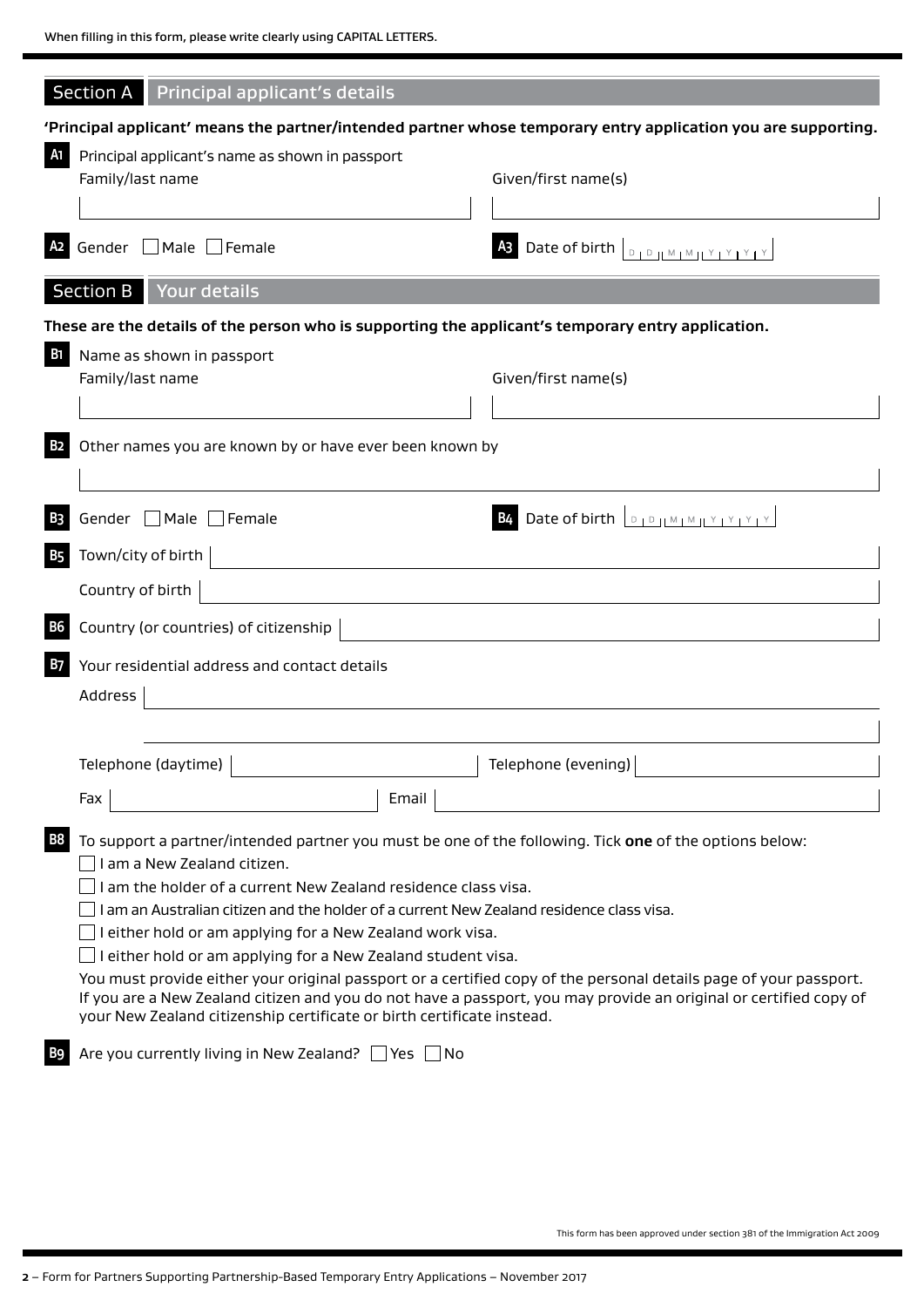| <b>B10</b>     | Have you been convicted at any time of any offence involving domestic violence or of a sexual nature in any                                                                                                                                                                                     |                                                                              |                 |                                   |  |  |  |
|----------------|-------------------------------------------------------------------------------------------------------------------------------------------------------------------------------------------------------------------------------------------------------------------------------------------------|------------------------------------------------------------------------------|-----------------|-----------------------------------|--|--|--|
|                | country including New Zealand?<br>You don't need to tell us about any previous convictions received in <b>New Zealand</b> that can be concealed under the Criminal Records<br>(Clean Slate) Act 2004.                                                                                           |                                                                              |                 |                                   |  |  |  |
|                | If you are eligible under the clean slate scheme you can answer 'No' to any question about your criminal record. If you are uncertain<br>whether you are able to conceal your criminal record please contact the Ministry of Justice.                                                           |                                                                              |                 |                                   |  |  |  |
|                | $\sqrt{\frac{1}{1}}$ Yes Provide details below including date, country and nature of offence(s)                                                                                                                                                                                                 |                                                                              |                 |                                   |  |  |  |
|                |                                                                                                                                                                                                                                                                                                 |                                                                              |                 |                                   |  |  |  |
|                | We will advise you if we need you to submit police certificates.                                                                                                                                                                                                                                |                                                                              |                 |                                   |  |  |  |
| <b>B11</b>     | Do you consent to Immigration New Zealand providing information about you to your partner/intended partner<br>(the principal applicant), if deemed necessary for the assessment of their application?<br>$\Box$ Yes $\Box$ No                                                                   |                                                                              |                 |                                   |  |  |  |
|                | <b>Section C</b>                                                                                                                                                                                                                                                                                | Eligible sponsor requirements under our Residence - Partnership instructions |                 |                                   |  |  |  |
|                | All partners/intended partners who are New Zealand citizens or residence class visa holders must complete<br>this section.                                                                                                                                                                      |                                                                              |                 |                                   |  |  |  |
| C <sub>1</sub> | Have you previously supported or sponsored a successful principal applicant under our Residence - Partnership<br>instructions or 'partnership-based temporary entry instructions', or did you include a secondary applicant partner<br>in your residence application who was granted residence? |                                                                              |                 |                                   |  |  |  |
|                | Yes Provide details in the following table of all applicants you have previously supported or included in your residence application.<br>Continue on a separate sheet of paper if necessary.                                                                                                    |                                                                              |                 |                                   |  |  |  |
|                | <b>No</b>                                                                                                                                                                                                                                                                                       |                                                                              |                 |                                   |  |  |  |
|                | Name of applicant                                                                                                                                                                                                                                                                               | Date of birth                                                                | Date of arrival | Date of departure (if applicable) |  |  |  |
|                |                                                                                                                                                                                                                                                                                                 |                                                                              |                 |                                   |  |  |  |
|                |                                                                                                                                                                                                                                                                                                 |                                                                              |                 |                                   |  |  |  |
| C <sub>2</sub> | Were you a principal applicant under Residence - Partnership instructions or granted residence as the secondary<br>applicant partner under another residence category?                                                                                                                          |                                                                              |                 |                                   |  |  |  |
|                | Yes                                                                                                                                                                                                                                                                                             |                                                                              |                 |                                   |  |  |  |

 $\Box$ No

**C3** Have at least five years passed since:

- you supported or sponsored a principal applicant under Residence Partnership instructions, or
- you were granted residence as a principal applicant under Residence Partnership instructions, or
- you were granted residence under any other category, if you included a partner in that application, or
- you were granted residence as the secondary applicant partner under any other category?
- $\Box$  Yes  $\Box$  No  $\Box$  Not applicable

*Go to Section D: Culturally arranged marriage requirements if your intended partner is applying for a visitor visa under our culturally arranged marriage instructions. If not, go to Section E: Declaration by person supporting an applicant under partnership-based temporary entry applications.*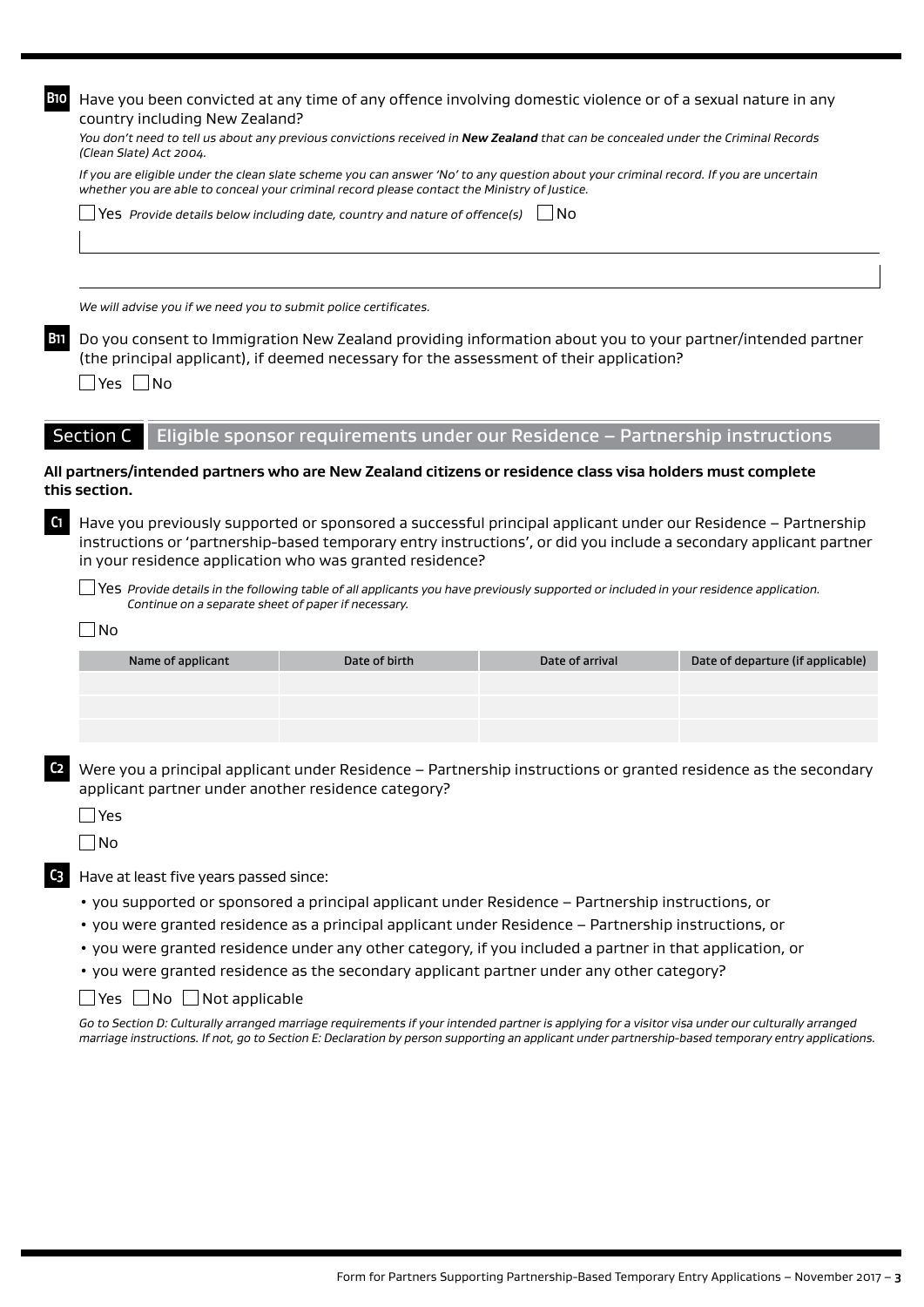| Section D<br>Culturally arranged marriage requirements                                                                                                                                                                                                                                                                                                   |
|----------------------------------------------------------------------------------------------------------------------------------------------------------------------------------------------------------------------------------------------------------------------------------------------------------------------------------------------------------|
| Complete this section if your intended partner is applying for a visitor visa under our culturally arranged<br>marriage instructions.                                                                                                                                                                                                                    |
| D <sub>1</sub><br>Do you intend to marry your intended partner within three months of their arrival in New Zealand?<br>$\Box$ Yes $\Box$ No                                                                                                                                                                                                              |
| D <sub>2</sub><br>Is there any legal impediment to the intended marriage? A 'legal impediment' includes you or your intended<br>partner already being married to another person, or being close relatives.<br>$\Box$ Yes $\Box$ No                                                                                                                       |
| D <sub>3</sub><br>Have you met your intended partner?<br>$\Box$ Yes $\Box$ No                                                                                                                                                                                                                                                                            |
| <b>Section E</b><br>Declaration by person supporting an applicant under partnership-based<br>temporary entry applications                                                                                                                                                                                                                                |
| I declare that the information supplied on this form and in the accompanying documents is true and correct.                                                                                                                                                                                                                                              |
| I authorise INZ to make any enquiries it deems necessary regarding the information provided on this form and to<br>share information about me with other government agencies to the extent necessary to make decisions about my<br>eligibility to support my partner. I also consent to any organisation providing relevant information to INZ about me. |
| I understand that it is an offence under the Immigration Act 2009 to provide false or misleading information,<br>and that if I do so, the application I am supporting will not be approved.                                                                                                                                                              |
| Signature of person supporting a partnership-based temporary visa application.                                                                                                                                                                                                                                                                           |
| Date $\boxed{\begin{array}{c} \text{D}_1 \text{D}_1 \text{M}_1 \text{M}_1 \text{M}_2 \text{M}_1 \text{M}_2 \text{M}_1 \text{M}_2 \end{array}}$<br>Signature                                                                                                                                                                                              |
| <b>Section F</b><br>Immigration adviser's details                                                                                                                                                                                                                                                                                                        |
| This section must be completed by the New Zealand partner's immigration adviser. If the New Zealand partner<br>does not have an immigration adviser, this section does not have to be completed.                                                                                                                                                         |
| F1.<br>If you are a licensed adviser, please provide your licence details.                                                                                                                                                                                                                                                                               |
| provisional<br>limited List conditions specified in the register.<br>Licence type<br>  full                                                                                                                                                                                                                                                              |
| Licence number $ 2,0 $<br>Go to Section G: Declaration by person assisting the New Zealand partner.                                                                                                                                                                                                                                                      |
| F <sub>2</sub><br>If you are exempt from licensing, tick one box below to show why you are exempt from licensing then go to<br>Section G: Declaration by person assisting the New Zealand partner.                                                                                                                                                       |
| I provided immigration advice in an informal or family context only, and I did not provide the advice<br>systematically or for a fee.                                                                                                                                                                                                                    |
| I provided immigration advice offshore in relation to applications or potential applications for student<br>visas only.                                                                                                                                                                                                                                  |
| I have provided immigration advice in the course my work (employed or volunteer) and that work exempts<br>me from the requirement to be licensed. Indicate the reason for your exemption below.                                                                                                                                                          |
| $\Box$ Lawyer with current New Zealand practicing certificate $\,\Box$ Community Law Centre $\,\Box$ Citizens Advice Bureau                                                                                                                                                                                                                              |
| ] New Zealand Member of Parliament or staff $\Box$ New Zealand public servant $\,\Box$ Foreign Diplomatic/Consular                                                                                                                                                                                                                                       |
| ↑ See www.immigration.govt.nz/adviserlicensing for more information about who is exempt from licensing.                                                                                                                                                                                                                                                  |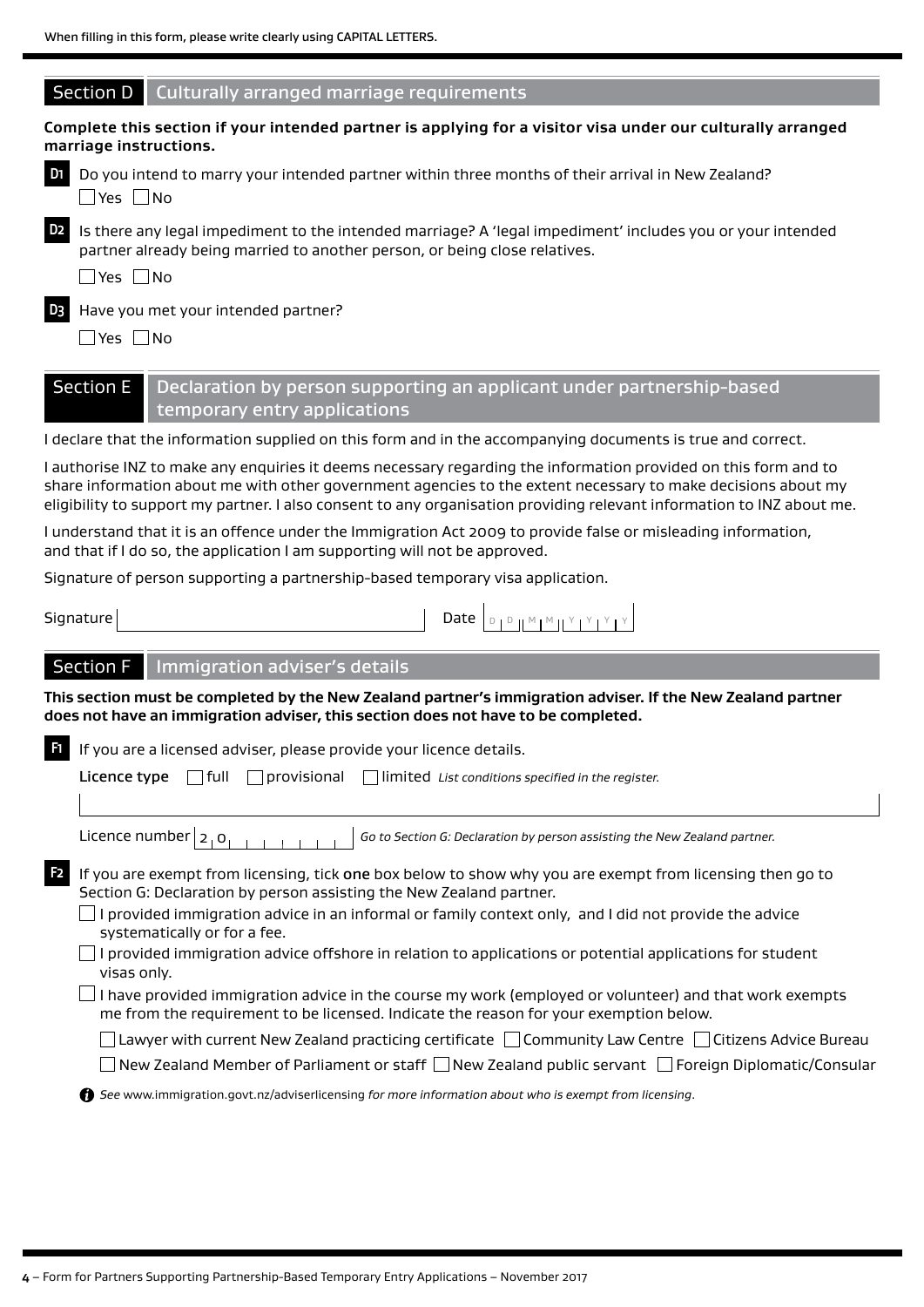#### Section G Declaration by person assisting the New Zealand partner

**This section must be completed and signed by the New Zealand partner's immigration adviser, or by any person who has assisted the New Zealand partner by providing immigration advice, explaining, translating, or filling in the form for the New Zealand partner. If the New Zealand partner does not have an immigration adviser, and no one helped the New Zealand partner to fill in this form, this section does not have to be completed.**

*If you are not exempt under the Immigration Advisers Licensing Act 2007, it is an offence for you to provide immigration advice without holding a license, and Immigration New Zealand will refuse to accept your client's application. More information about immigration adviser licensing can be obtained from the Immigration Advisers Authority website www.iaa.govt.nz, via email info@iaa.govt.nz or by telephone on 0508 422 422.* 

| Name and address of person assisting New Zealand partner.                                          | Same as address given at  B7 or | as below. |  |  |  |  |  |
|----------------------------------------------------------------------------------------------------|---------------------------------|-----------|--|--|--|--|--|
| Family/last name                                                                                   | Given/first name(s)             |           |  |  |  |  |  |
|                                                                                                    |                                 |           |  |  |  |  |  |
| Company name (if applicable) and address                                                           |                                 |           |  |  |  |  |  |
|                                                                                                    |                                 |           |  |  |  |  |  |
|                                                                                                    |                                 |           |  |  |  |  |  |
| New Zealand Business Number (for New Zealand businesses only)<br>For help search: www.nzbn.govt.nz |                                 |           |  |  |  |  |  |
| Telephone (daytime)                                                                                | Telephone (evening)             |           |  |  |  |  |  |
| Fax<br>Email                                                                                       |                                 |           |  |  |  |  |  |

I understand that after the New Zealand partner has signed this form it is an offence for me to change or add further information, or change or add any documents attached to the form, without making a statement identifying what information or material has been changed, added or attached and by whom. If I make these changes or additions, I must state on the form what they were, who made them and the reason they were made.

I understand that the maximum penalty for this offence is a fine of up to NZ\$100,000 and/or a term of imprisonment of up to seven years.

I certify that the New Zealand partner asked me to help them complete this form and any additional forms. I certify that the New Zealand partner agreed that the information provided was correct before signing the declaration.

 $\Box$  I have assisted the New Zealand partner as an interpreter/translator.

 $\Box$  I have assisted the New Zealand partner with recording information on the form.

I have assisted the New Zealand partner in another way. *Specify*

 $\Box$  I have provided immigration advice (as defined in the Immigration Advisers Licensing Act 2007) and my details in Section F: Immigration adviser's details are correct.

Signature of person assisting  $\begin{bmatrix} 1 & 0 & 0 \end{bmatrix}$